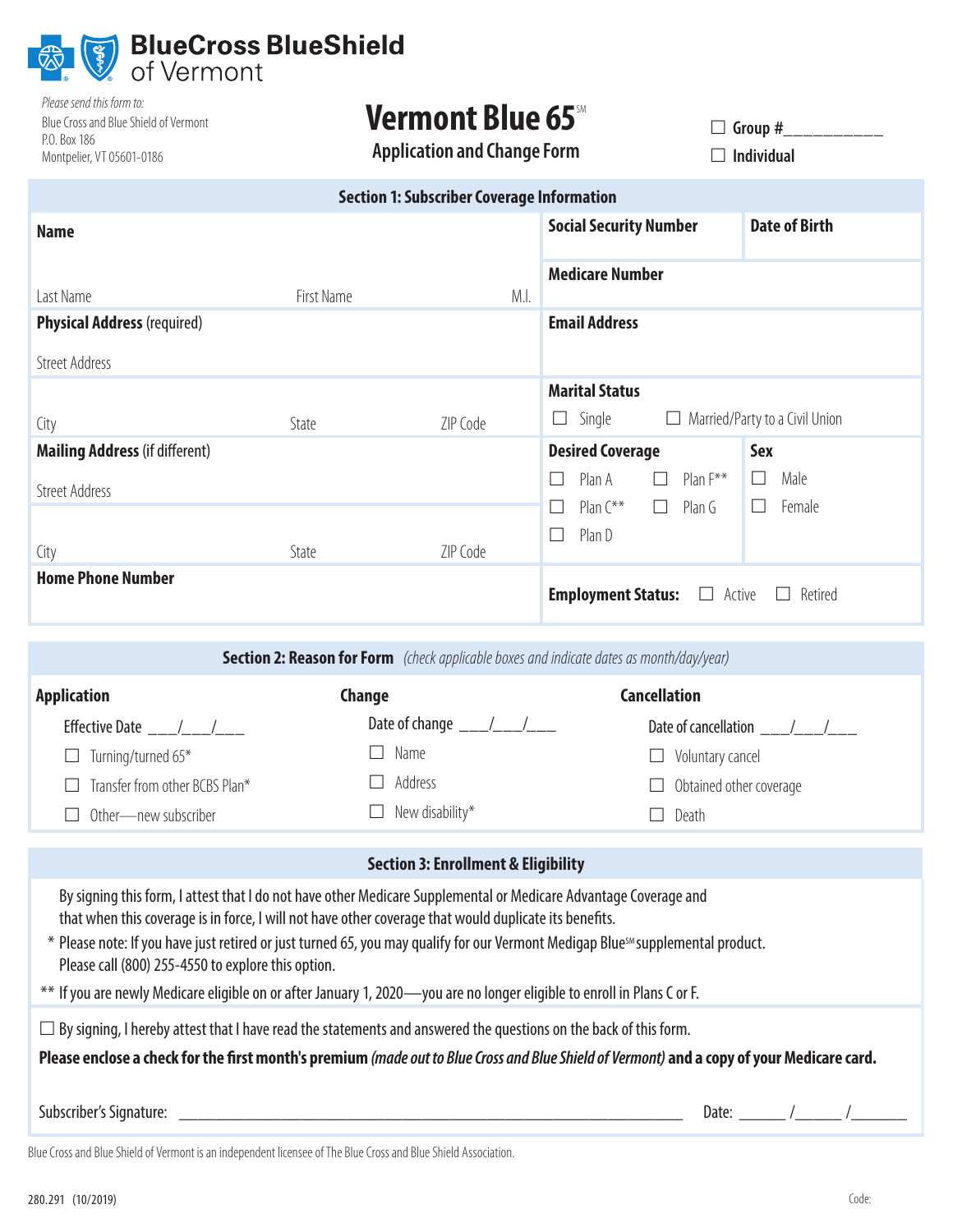## **Section 4: Information Required by Law**

### **Please read these statements.**

- **1.** You do not need more than one Medicare supplement or Medicare Advantage policy.
- **2.** If you purchase this policy, you may want to evaluate your existing health coverage and decide if you need multiple coverages.
- **3.** You may be eligible for benefits under Medicaid and may not need a Medicare supplement policy.
- **4.** If, after purchasing this policy, you become eligible for Medicaid, the benefits and premiums under your Medicare supplement policy can be suspended, if requested, during your entitlement to benefits under Medicaid for 24 months. You must request this suspension within 90 days of becoming eligible for Medicaid. If you are no longer entitled to Medicaid, your suspended Medicare supplement policy (or, if that is no longer available, a substantially equivalent policy) will be reinstituted if requested within 90 days of losing Medicaid eligibility. If the Medicare supplement policy provided coverage for outpatient prescription drugs and you enrolled in Medicare Part D while your policy was suspended, the reinstituted policy will not have outpatient prescription drug coverage, but will otherwise be substantially equivalent to your coverage before the date of the suspension.
- **5.** If you are eligible for, and have enrolled in a Medicare supplement policy by reason of disability and you later become covered by an employer or union-based group health plan, the benefits and premiums under your Medicare supplement policy can be suspended, if requested, while you are covered under the employer or unionbased group health plan. If you suspend your Medicare supplement policy under these circumstances, and later lose your employer or union-based group health plan, your suspended Medicare supplement policy (or, if that is no longer available, a substantially equivalent policy) will be reinstituted if requested within 90 days of losing your employer or union-based group health plan. If the Medicare supplement policy provided coverage for outpatient prescription drugs and you enrolled in Medicare Part D while your policy was suspended, the reinstituted policy will not have outpatient prescription drug coverage, but will otherwise be substantially equivalent to your coverage before the date of the suspension.
- **6.** Counseling services are available through the State of Vermont to provide advice concerning your purchase of Medicare supplement insurance and concerning medical assistance through the state Medicaid program, including benefits as a Qualified Medicare Beneficiary (QMB), a Specified Low-Income Medicare Beneficiary (SLMB), and the Vermont Health Access Plan (VHAP) pharmacy program.

## **Please answer these questions.** *[Please mark Yes or No below with an "X"]*

If you lost or are losing other health insurance coverage and received a notice from your prior insurer saying you were eligible for guaranteed issue of a Medicare supplement insurance policy, or that you had certain rights to buy such a policy, you may be guaranteed acceptance in one or more of our Medicare supplement plans. Please include a copy of the notice from your prior insurer with your application. Please answer all questions.

### To the best of your knowledge,

- (1) (a)  $*$  Did you, or are you about to, turn age 65 or get Medicare Part A in the last 6 months? **Yes**  $\Box$  **No**  $\Box$ 
	- (b) \* Did you enroll in Medicare Part B in the last 6 months? **Yes**  $\Box$  **No**  $\Box$
	- (c)  $*$  If yes, what is the effective date?
	- **\* You may be eligible for our Vermont Medigap Blue supplemental product. Please call (800) 255-4550.**
- (2) Are you covered for medical assistance through the state Medicaid program? *[Note to applicant: If you are participating in a "Spend-Down Program" and have not met your "Share of Cost," please answer NO to this question.]*
	- **Yes No I** If yes,
	- (a) Will Medicaid pay your premiums for this Medicare supplement policy?

**Yes** □ No □

- (b) Do you receive any benefits from Medicaid **other than** payments toward your Medicare Part B premium? **Yes**  $\Box$  **No**  $\Box$ 
	-
- (3) (a) If you had coverage from any Medicare plan other than original Medicare within the past 63 days (for example, a Medicare Advantage plan, or a Medicare HMO or PPO), fill in your start and end dates below. If you are still covered under this plan, leave "END" blank. **START**  $\qquad$  /  $\qquad$  **END**  $\qquad$  /
	- (b) If you are still covered under the Medicare plan, do you intend to replace your current coverage with this new Medicare supplement policy? **Yes No**
	- (c) Was this your first time in this type of Medicare plan? **Yes No**
	- (d) Did you drop a Medicare supplement policy to enroll in the Medicare plan? **Yes**  $\Box$  **No**  $\Box$
- (4) Do you have another Medicare supplement policy in force? **Yes** □ No □
- (5) Are you currently in the hospital or pending hospital admission? **Yes**  $\Box$  **No**  $\Box$
- (6) Would you like to cancel your existing BCBSVT coverage? **Yes**  $\Box$  **No**  $\Box$ *[Please note if you are insured through another carrier,*

*please contact them directly to cancel your current plan]*

## **Section 5: How did you hear about us?**

|  | $\Box$ Google/search engine $\Box$ Mail (e.g. postcard, etc.) $\Box$ Print ad (e.g. magazine, newspaper) $\Box$ Radio $\Box$ Social media (e.g. Facebook, Twitter), |  |
|--|---------------------------------------------------------------------------------------------------------------------------------------------------------------------|--|
|  | $\Box$ Television $\Box$ Web $\Box$ Word of mouth $\Box$ Current member $\Box$ Other:                                                                               |  |